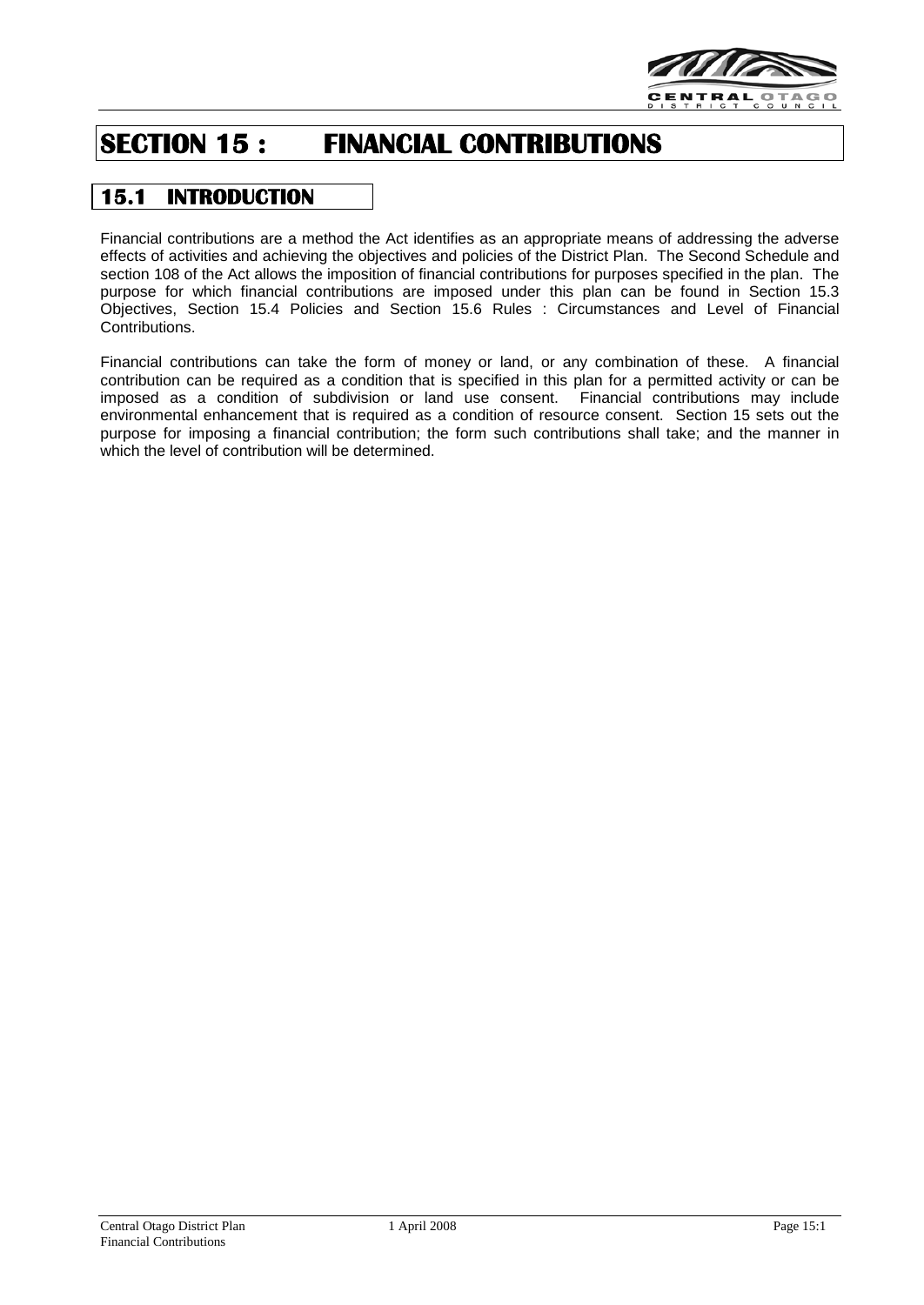

## **15.2 ISSUES**

All the resource management issues contained in this plan are relevant to the imposition of a condition requiring a financial contribution. The following issues are specific to financial contributions.

#### **15.2.1 Effects on Infrastructure and Recreation Resources**

**Subdivision and development can increase the use and demand upon:**

- **(i) The infrastructure and utilities of the District, including roading,**
- **(ii) The District's recreation and community resources, and/or**
- **(iii) Public access to natural and physical resources,**

**which can give rise to the inefficient use and development of these resources and/or a decline in the standard of service provided. Often the only way to avoid, remedy or mitigate such effects is through financial contributions.**

#### **Explanation**

Greater use of these resources increases the pressure to upgrade and extend them. It can also lead to a decline in the quality of the service provided by existing infrastructure and resources (for example, the deterioration of road conditions).

#### **15.2.2 Effects on Amenity Values**

**Some subdivision and land use activities can have significant adverse effects on the ecosystems, landscapes, landforms, and general amenity values of the District. Financial contributions can avoid, remedy or mitigate these effects**

#### **Explanation**

Development facilitated by subdivision can have significant adverse effects on the environment of the District. Conditions imposed on consents may require the provision of land, or the payment of money to avoid, remedy or mitigate these effects.

#### **15.2.3 Unavoidable Effects**

**Some developments generate effects that are unavoidable and may not be adequately remedied or mitigated in physical terms. Such effects can be offset or compensated for through the use of financial contributions.**

#### **Explanation**

In considering a development or activity there may be some effect which is not possible to physically avoid, remedy or mitigate, and/or off-set in physical terms through project design and/or private agreement. In these circumstances, mitigation can sometimes be achieved by using a financial contribution that provides a positive effect in compensation for a negative effect on the environment and/or community.

*Cross Reference Objectives 15.3.1 to 15.3.3*

*Cross Reference Objective 15.3.4*

*Cross Reference Objective 15.3.5*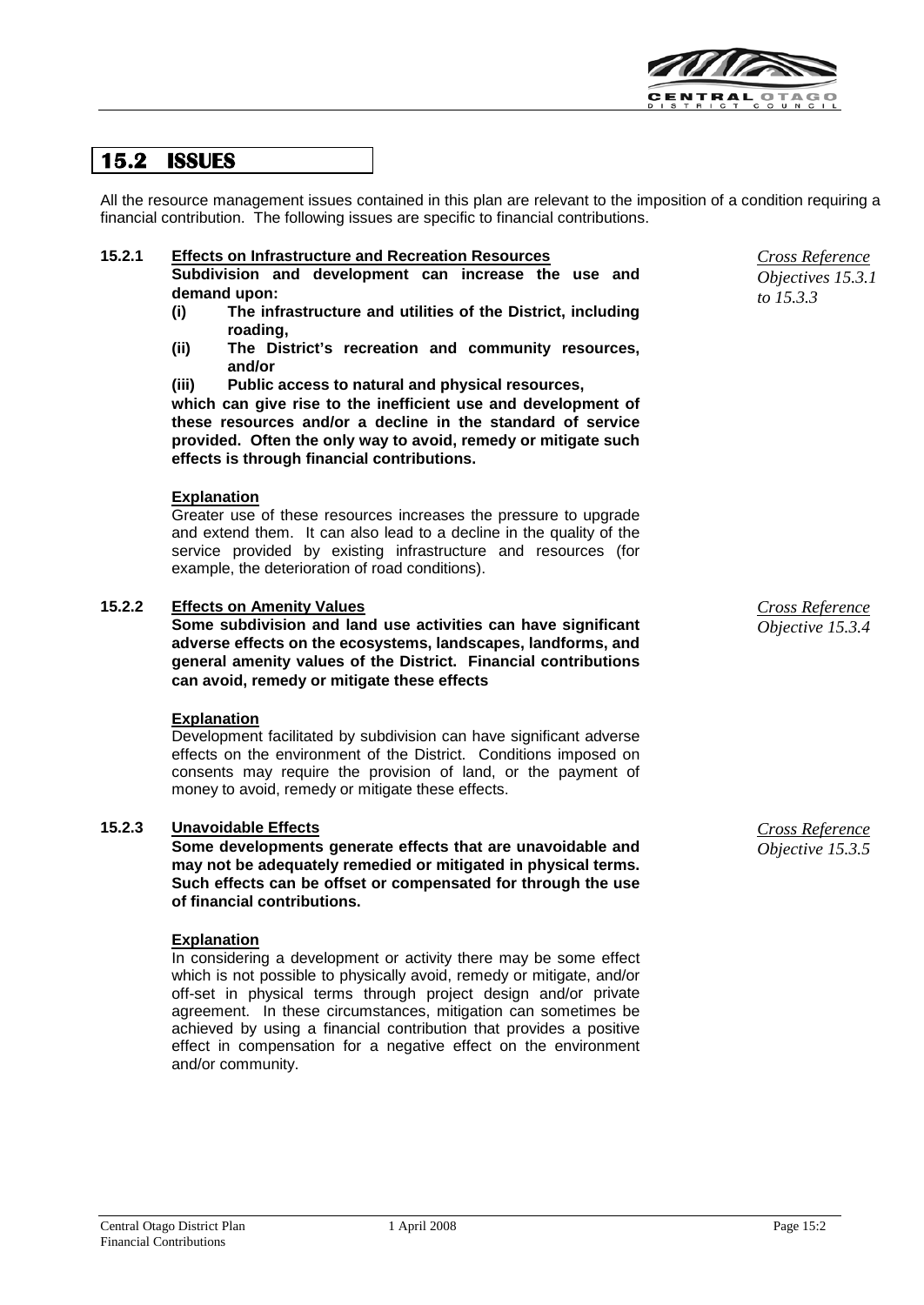

## **15.3 OBJECTIVES**

- **15.3.1 Objective - Justifiable Proportion of Public Cost To secure financial contributions on land use activities and/or subdivision activities which represent the cost imposed on the wider community in relation to remedying or mitigating adverse effects as a consequence of that land use activity and/or subdivision activity.**
- **15.3.2 Objective - Cost of Services**

**To ensure that the cost of providing services within subdivisions and/or developments or the upgrading of services necessitated by that subdivision and/or development are met by the subdivider and/or developer.**

## **15.3.3 Objective - Open Space, Recreation and Reserves**

**To require that land use activities and subdivision activities contribute to meeting the open space, recreation and reserve needs of the District, including the provision of public access to those resources.**

**15.3.4 Objective -Amenity Values**

**To ensure that land use and subdivision activities maintain and, where appropriate, enhance the values associated with ecosystems, water bodies, landscapes and landforms, and other natural or physical qualities and characteristics that contribute to the amenity values of the District.**

## **15.3.5 Objective - Effects Not Able to be Adequately Avoided or Remedied**

**To require financial contributions on development which generates adverse environmental effects that cannot be adequately avoided or remedied in physical terms to achieve mitigation of those adverse effects through the funding of compensation measures which off-set any adverse effects.**

*Cross Reference Issues 15.2.1 to 15.2.3 Policies 15.4.3, 15.4.11, 15.4.12, 15.4.13*

*Cross Reference Issue 15.2.1 Policies 15.4.1, 15.4.2, 15.4.11, 15.4.12, 15.4.13 Section 16 Subdivision*

*Cross Reference Issue 15.2.1 Policies 15.4.1, 15.4.5 to 15.4.10 Section 16 Subdivision*

*Cross Reference Issue 15.2.2 Policy 15.4.2*

*Cross Reference Issue 15.2.3 Policies 15.4.2, 15.4.4*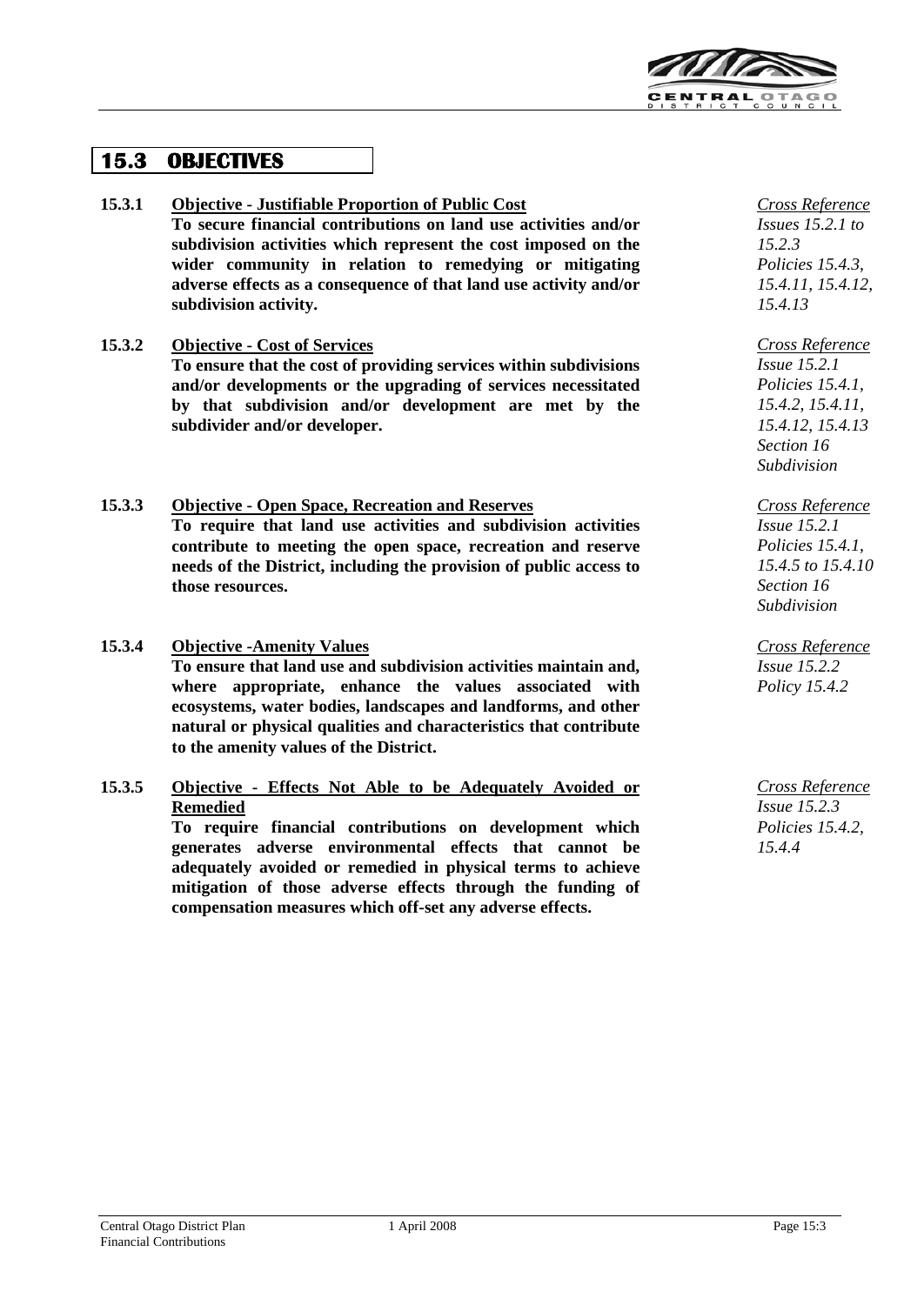

## **15.4 POLICIES**

#### **15.4.1 Policy - Financial Contributions on Permitted Activities Financial contributions shall be required on permitted**

**activities in the following circumstances:**

- **(a) Where the activity must connect to public services and infrastructure.**
- **(b) Where the activity generates the need to extend or develop headworks services and other infrastructure costs.**
- **(c) To provide for the open space, recreational and reserve needs of the community.**

#### Explanation

The Act allows the imposition of financial contributions on permitted activities. There are certain circumstances where permitted activities can generate the same or similar effects to activities that require resource consent. Where that effect can be avoided, remedied or mitigated through a financial contribution, it is administratively more efficient to allow such activities subject to the payment of a set monetary charge. However, the extent and nature of the contribution must not be subject to any discretion on the Council's part.

A financial contribution is payable on a permitted activity when the resource user requires another type of consent from Council eg. a building consent or consent to connect to a network utility.

#### **15.4.2 Policy - Financial Contributions on Resource Consent**

**A financial contribution may be required as a condition of**

- **Subdivision consent and/or**
- **Land use consent**

**to achieve the objectives and policies of this plan and the purpose and principles of the Resource Management Act and in particular, for the following purposes:**

- **(a) To provide for the expansion and/or development of the recreational resources and facilities of the District.**
- **(b) To connect to, upgrade or install public network utilities including sewerage, water, stormwater and roading systems within subdivisions and/or developments and/or servicing subdivisions and/or developments.**
- **(c) To protect and/or enhance ecosystems, habitats, landscapes, landforms or significant natural features including the natural character of rivers, lakes and wetlands and their margins.**
- **(d) To maintain and enhance amenity values.**
- **(e) To provide, relocate or upgrade public services and facilities including parking facilities.**
- **(f) To protect sites of heritage and cultural value including sites of importance to Kai Tahu ki Otago.**

*Cross Reference Objective 15.3.2 Rule 15.6.1*

*Cross Reference Objectives 15.3.2 to 15.3.5 Rule 15.6*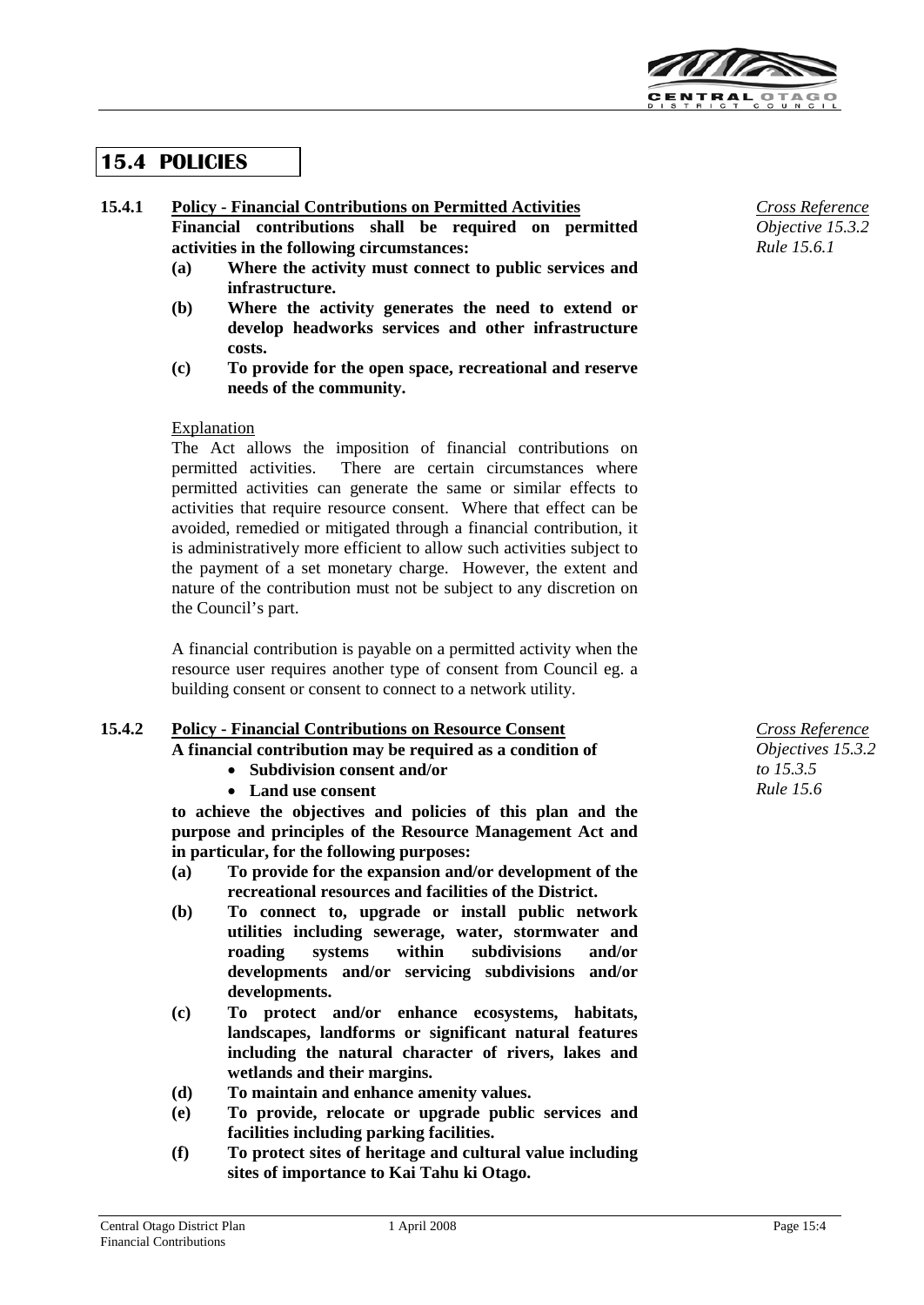

- **(g) To avoid, remedy, mitigate or compensate for adverse environmental effects on the community or any group within the community.**
- **(h) To provide for public access where appropriate.**
- **(i) To restore land and/or other natural and physical resources upon completion of an activity.**

#### **Explanation**

This policy sets out the purposes for which a financial contribution may be levied. The matters listed here may be complemented by other provisions of this plan that identify more specific circumstances where a financial contribution may be levied.

#### **15.4.3 Policy - Financial Contributions To Be Fair & Reasonable Financial contributions shall be:**

- **(a) Justifiable in that they shall directly relate to avoiding, remedying or mitigating adverse effects on the environment and/or contribute to a positive effect which provides some compensation or mitigation of an adverse effect on the environment caused or likely to be caused by the activity, and shall be**
- **(b) Of a proportion that is fair and reasonable and that takes into account:**
	- The significance of the adverse effect to be **generated;**
	- **The extent to which the design of the subdivision and/or development avoids, remedies, mitigates or compensates for the adverse effect;**
	- **The extent to which works and services provided as part of the development avoids, remedies or mitigates or compensates for the adverse effect;**
	- **Any negotiated private agreements between the subdivider and/or developer and affected parties;**
	- **The extent to which another subdivision and/or development contributes to the adverse effect; and**
	- **The positive effects of the activity on the environment.**

#### **Explanation**

Financial contributions charged on any permitted activity or resource consent must be fair and reasonable and must not be used as a device to generate extra revenue for the Council. This is fundamental to any charge levied under this plan. This policy sets out the matters that must be taken into account when assessing what a fair and reasonable contribution may be.

*Cross Reference Objective 15.3.1 Method 15.5 Rule 15.6*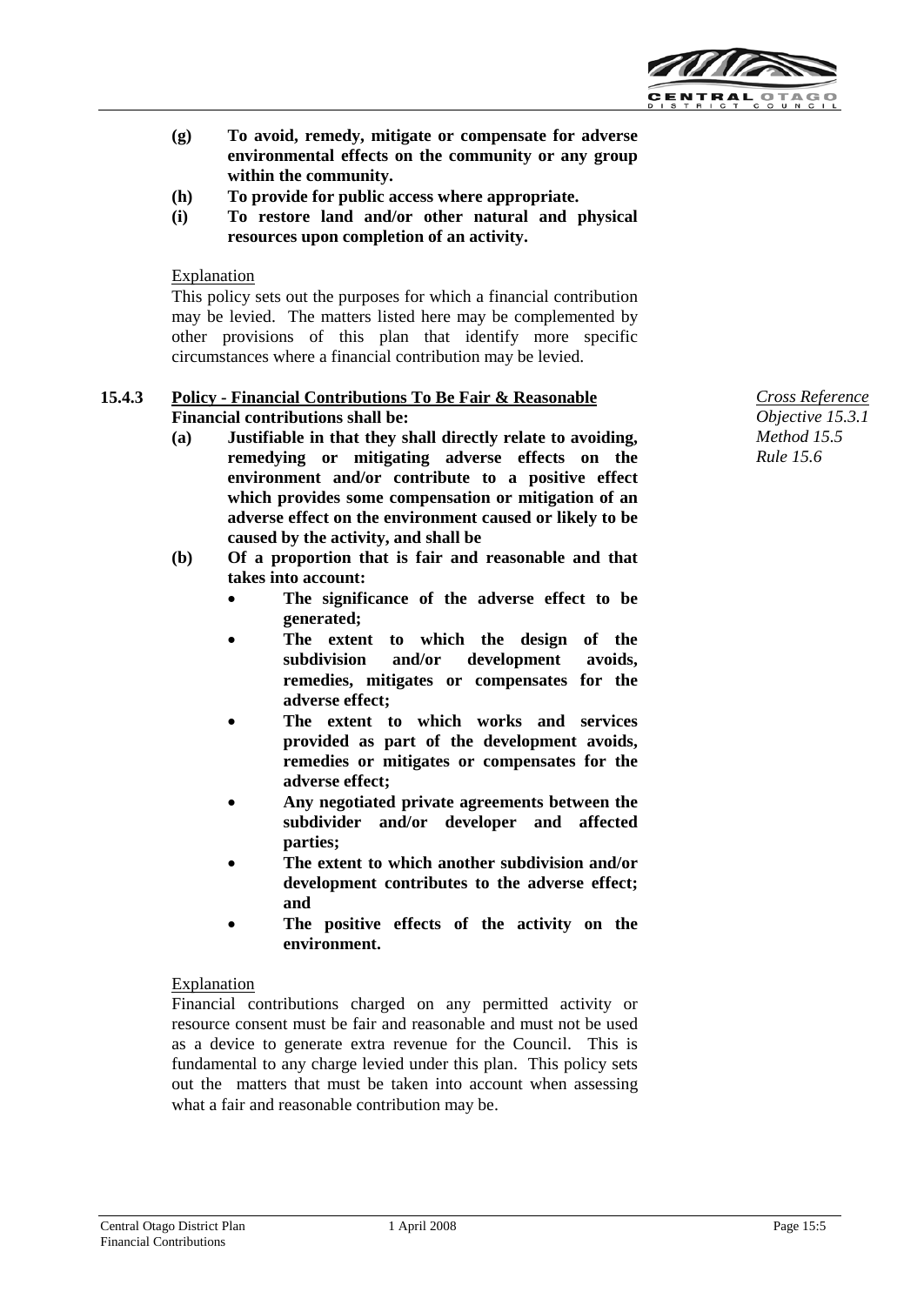

- **15.4.4 Policy - Effects Not Readily Quantifiable To encourage subdividers and/or developers to first deal with environmental effects not readily quantifiable through:**
	- **(a) Negotiation and private agreement with affected parties, and/or**
	- **(b) Through project design,**

**before utilising financial contributions to compensate for such effects.**

## Explanation

The effects of some large scale subdivisions and/or developments are often not easily quantifiable in dollar terms. Council would prefer that such effects are dealt with through the consultation phase of any large scale subdivision and/or development with a view to achieving improved project design or other measures that can be taken to compensate for significant adverse effects. If this cannot be achieved, then a financial contribution may be charged as a condition of consent.

## **15.4.5 Policy - Open Space, Recreation and Reserves**

**Financial contributions for the open space, recreation and reserve needs of the community shall generally be required in the form of money provided that in the following circumstances, Council will give preference to the acquisition of land and/or facilities:**

- **(a) Where it can be shown that there is a need for recreation and/or community reserves and/or facilities in the general locality of the subdivision and/or development or as part of the subdivision and/or development, and the land/facility to be acquired is suitable in respect of size, location and topography.**
- **(b) Where the acquisition of the land or the use of a covenant attached to land would have the effect of protecting outstanding natural features and landscapes; the natural character of wetlands, rivers, lakes and their margins; significant indigenous vegetation and/or significant habitats of indigenous fauna.**
- **(c) Where the acquisition of land or the use of a covenant attached to land would have the effect of protecting sites of historical or cultural significance, including sites of importance to Kai Tahu ki Otago.**
- **(d) Where the acquisition of land will maintain and enhance public access to and along rivers, streams and lakes and other areas of public land.**

## Explanation

The District, in most areas, is well served with land set aside for recreation purposes. However, much of this reserve land needs to be developed to meet the growing recreational needs of the community. There are some circumstances where land would be required rather than money. These circumstances have been identified in this policy so that subdividers and/or developers can identify reserve needs as part of their planning process.

*Cross Reference Objective 15.3.3 Rule 15.6.1*

*Cross Reference Objective 15.3.5*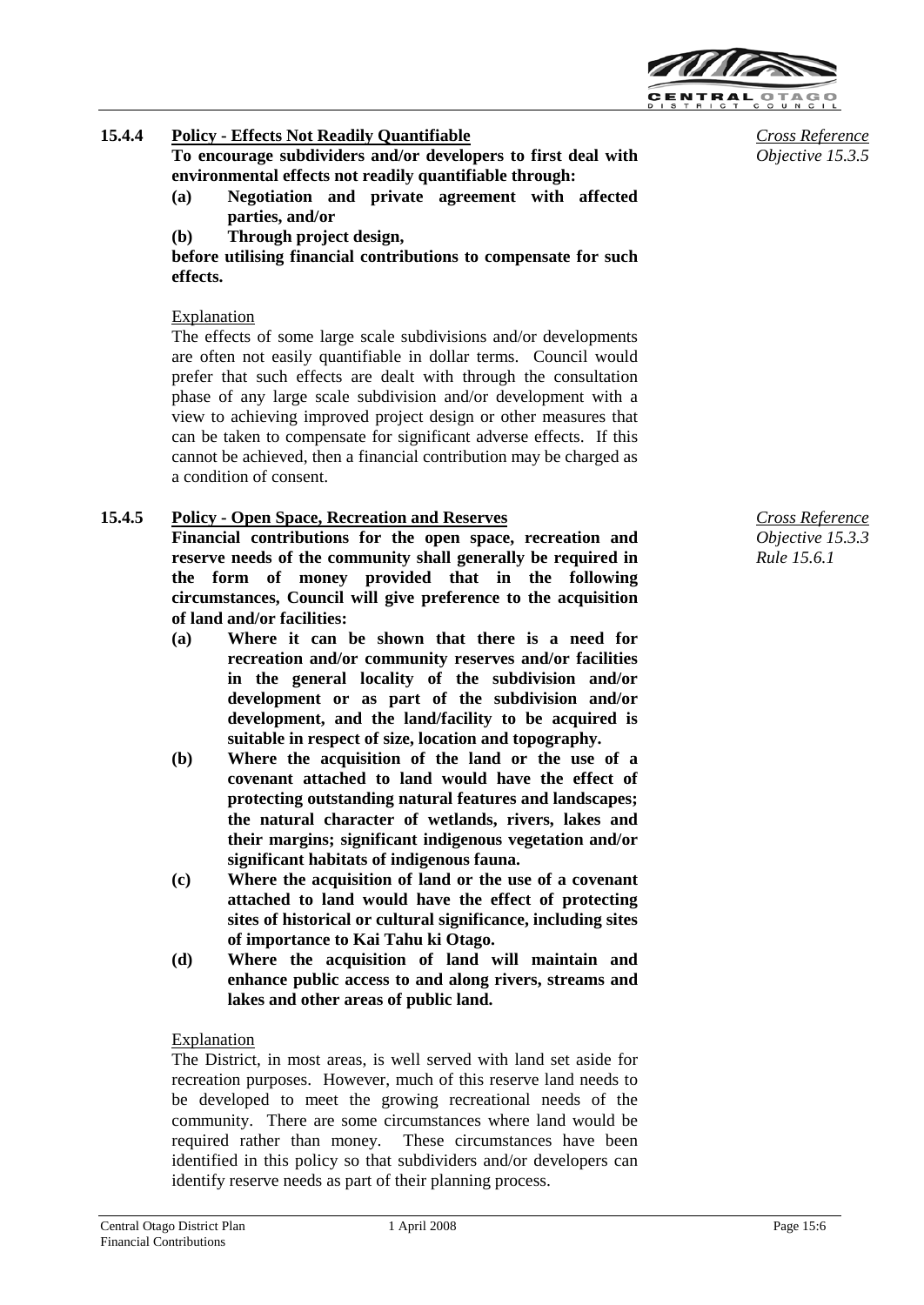

## **15.4.6 Policy - Financial Contribution for Reserves in Business Resource Areas**

**To only require financial contributions in land in the Business Resource Areas in the following circumstances:**

- **(a) For the purpose of landscaping or screening where this is considered necessary.**
- **(b) Where the scale of subdivision and development is such that areas of open space are needed to reduce the impact of the development.**

#### Explanation

Subdivision and development in existing Business Resource Areas is unlikely to generate the need for reserves unless the development is at such a large scale that open spaces are needed to mitigate the visual impact of buildings. However, this type of development is not likely to frequently occur within the Central Otago District.

Reserves and/or areas of open space are only likely to be needed at the time vacant Business Resource Area land is developed for commercial purposes at a scale that justifies the setting aside of land for public reserves.

## **15.4.7 Policy – Financial Contribution for Reserves in Rural Settlements and Rural Resource Areas To recognise the open space amenity values associated with subdivision in Rural Settlements and Rural Resource Areas when determining an appropriate level of financial contributions.**

Explanation

This plan enables Council to charge a reserve contribution on all sites that are capable of accommodating a dwelling. However, this policy recognises that sites created in the Rural Settlements and Rural Resource Areas generally contain relatively large areas of open space and that any reserve contribution charged should therefore be at a level lower than that for an intensive residential subdivision. Some level of contribution is, however, considered appropriate as occupiers of these sites utilise reserves and facilities both in their local communities and in the District's main centres.

## **15.4.8 Policy – Use of Financial Contributions for Reserves**

**To apply monetary contributions for open space, recreation and reserve purposes to the acquisition, improvement and development of open space and recreation resources within the community from which it was received provided that such funds may also be utilised in the acquisition, improvement or development of open space and recreation resources that are of direct benefit to the District community as a whole.**

#### Explanation

Where a financial contribution in the form of money is taken for open space, recreation and reserve purposes, that contribution will generally be applied within the community concerned. There may also be circumstances where there is a need to develop a recreation

*Cross Reference Objective 15.3.3 Rule 15.6.1*

*Cross Reference Objective 15.3.3 Rule 15.6.1*

*Cross Reference Objective 15.3.3 Method 15.5.3*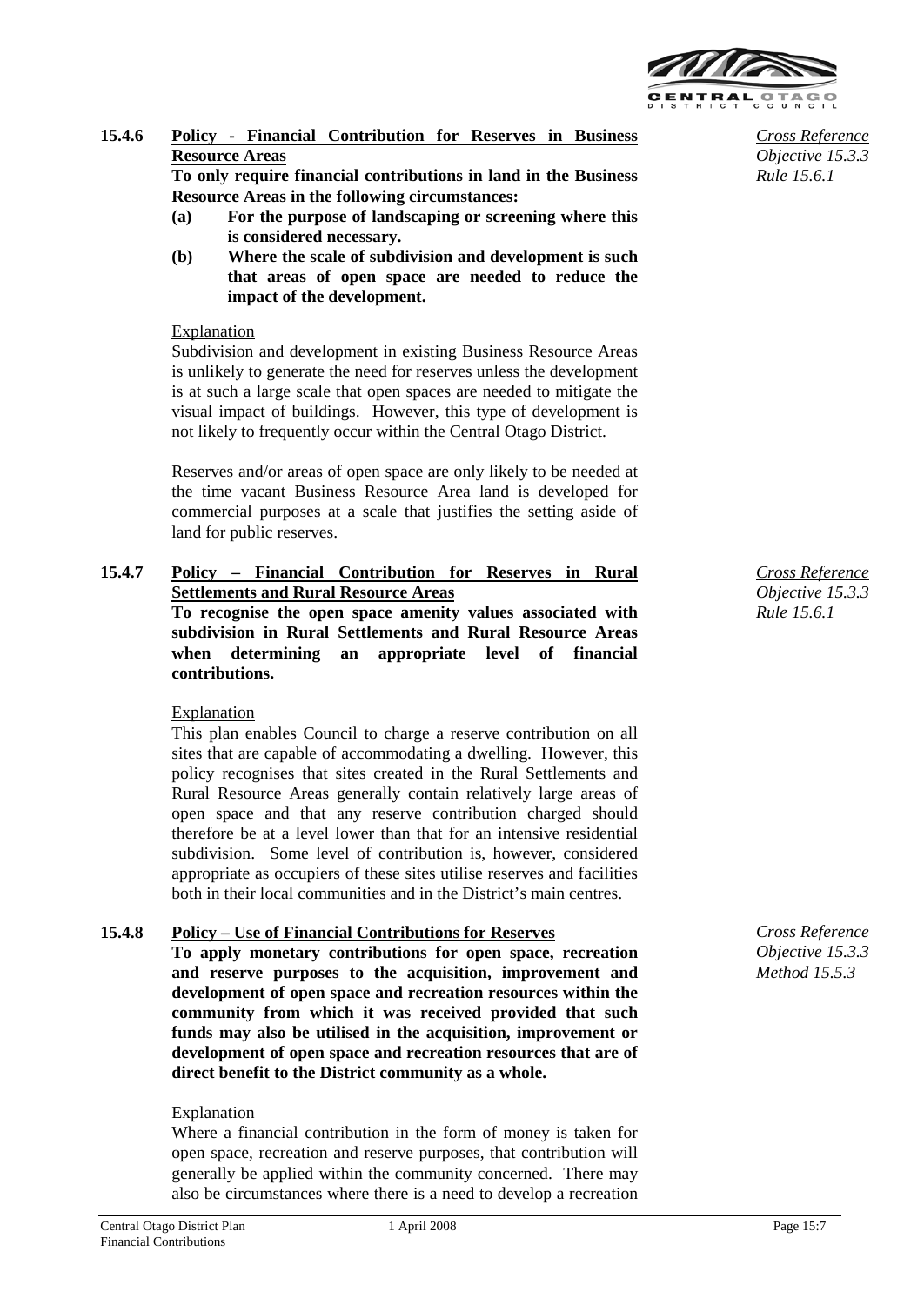

resource that directly benefits the entire District or a significant part of the District. In those circumstances, contributions accumulated in the various reserve funds of the District's communities may be utilised.

#### **15.4.9 Policy - Public Access**

**To ensure that land use activities maintain and enhance public access to the District's open space and recreation resources including the margins of lakes and rivers of the District by requiring financial contributions in the form of esplanade reserves, esplanade strips and access strips where appropriate.**

#### Explanation

Further development of the District's resources must not be at the expense of public access to areas of open space and recreation resources including the margins of lakes and rivers. Financial contributions of land may be required to avoid, remedy or mitigate this. Councils policy with respect to public access in the context of subdivision consents is found in Section 16. Subdivision.

#### **15.4.10 Policy - Esplanade Strips Esplanade strips will generally be created in order to facilitate public access to and along the District's lakes and rivers.**

#### Explanation

Where public access to the resource is all that is required, an esplanade strip will generally suffice. However, where other values exist (eg significant indigenous vegetation, an historic site etc) then an esplanade reserve may be required to protect those other values. In some situations (eg hydro generation facilities) public access may not be appropriate. In these instances a discretion is retained not to require an esplanade strip or reserve.

#### **15.4.11 Policy – Financial Contribution for Roading**

**The maximum contribution required for upgrading a road or roads that serve a subdivision and/or development and other land shall be 100% of the actual cost provided that the actual contribution levied shall be a fair and reasonable contribution having regard to Policy 15.4.3 and the following matters:**

- **(a) The current status and standard of the road both leading to and fronting the site, and the adequacy of that road for its current use.**
- **(b) The standard and classification of the road required as a result of the subdivision and/or development.**
- **(c) The expenditure required to meet this standard.**
- **(d) The use or likely future use of the road by other parties and the contributions (if any) to be made or already made by such parties.**
- **(e) The contributions made by Central Government or other agencies or organisations towards the development of the road, and any contribution (if any) already made by the subdivider and/or developer.**



*Cross Reference Objective 15.3.3 Rule 15.6.1 Section 16 Subdivision*

*Cross Reference Objectives 15.3.1, 15.3.2 Rule 15.6.2*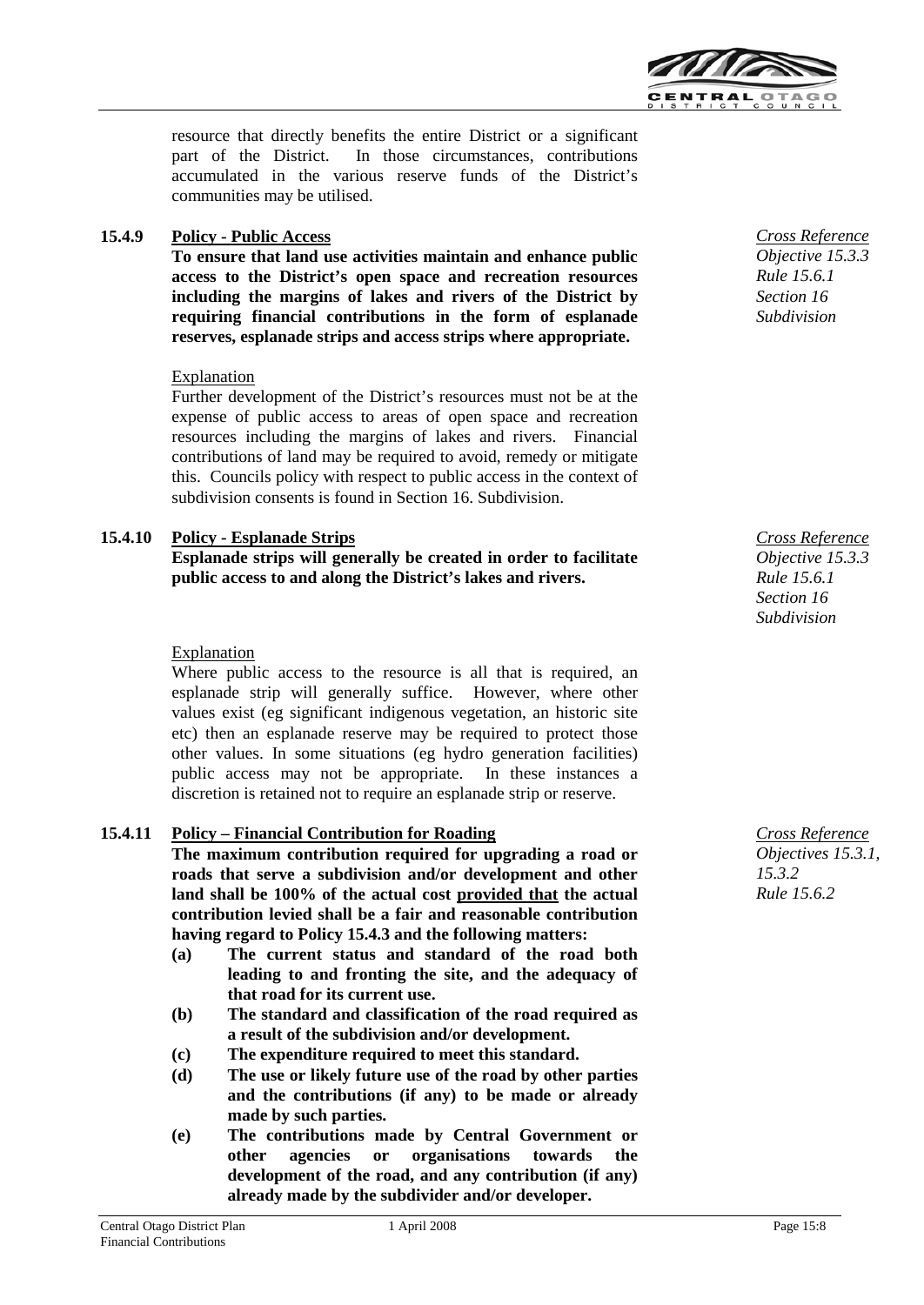

### Explanation

Subdivision and development can have significant implications for the District's roading infrastructure. To ensure that the public's interest is protected, the maximum contribution payable when roads need to be upgraded has been identified as the full actual cost. The actual amount levied must be determined on a case by case basis given the particular circumstances affecting each development. This policy sets out the matters that will be relevant when determining an appropriate contribution for roading.

#### **15.4.12 Policy - Refund of Financial Contributions for Roading and Upgrading Services**

**In circumstances where a financial contribution has been taken under Policy 15.4.11 and an adjoining or nearby property subdivider and/or developer later benefits from the work carried out, the Council shall require that that subdivider and/or developer make an equitable contribution to the previous upgrading work on any subsequent subdivision and/or development and shall refund the subdivider and/or developer and/or Council that met the original cost of upgrading the road or other work on a pro rata basis.**

#### **Explanation**

This plan seeks to avoid a situation where the first subdivision and/or development on a road pays the full cost of upgrading that road, with later subdivisions and/or developments benefiting but not contributing to that cost. This would be an inequitable situation that must be remedied. Under this policy, subdivisions and/or developments benefiting from the original upgrading work shall be required to make an equitable contribution to that work, which will be refunded to the original subdivision and/or developer and/or Council, as the case may be.

#### **15.4.13 Policy - Financial Contributions for Upgrading Services**

**The maximum contribution required for upgrading reticulated services that supply land to be subdivided and/or developed shall be 100% of the actual cost provided that the actual charge levied shall be a reasonable and equitable charge having regard to Policy 15.4.3 and the demand generated by the subdivision and/or development (including its future development potential) and the demand that will be generated by the future potential subdivision and/or development of other land serviced by the works to be upgraded.**

#### **Explanation**

Subdivision and development can have significant implications for the District's servicing infrastructure. To ensure the public's interest is protected, the maximum contribution payable when reticulated services need to be upgraded has been identified as the full actual cost. However, the actual amount charged must be determined on a case by case basis given the particular circumstances affecting each subdivision and/or development. This policy sets out the matters that will be relevant when determining an appropriate contribution.



*Cross Reference Objectives 15.3.1, 15.3.2 Rule 15.6.3*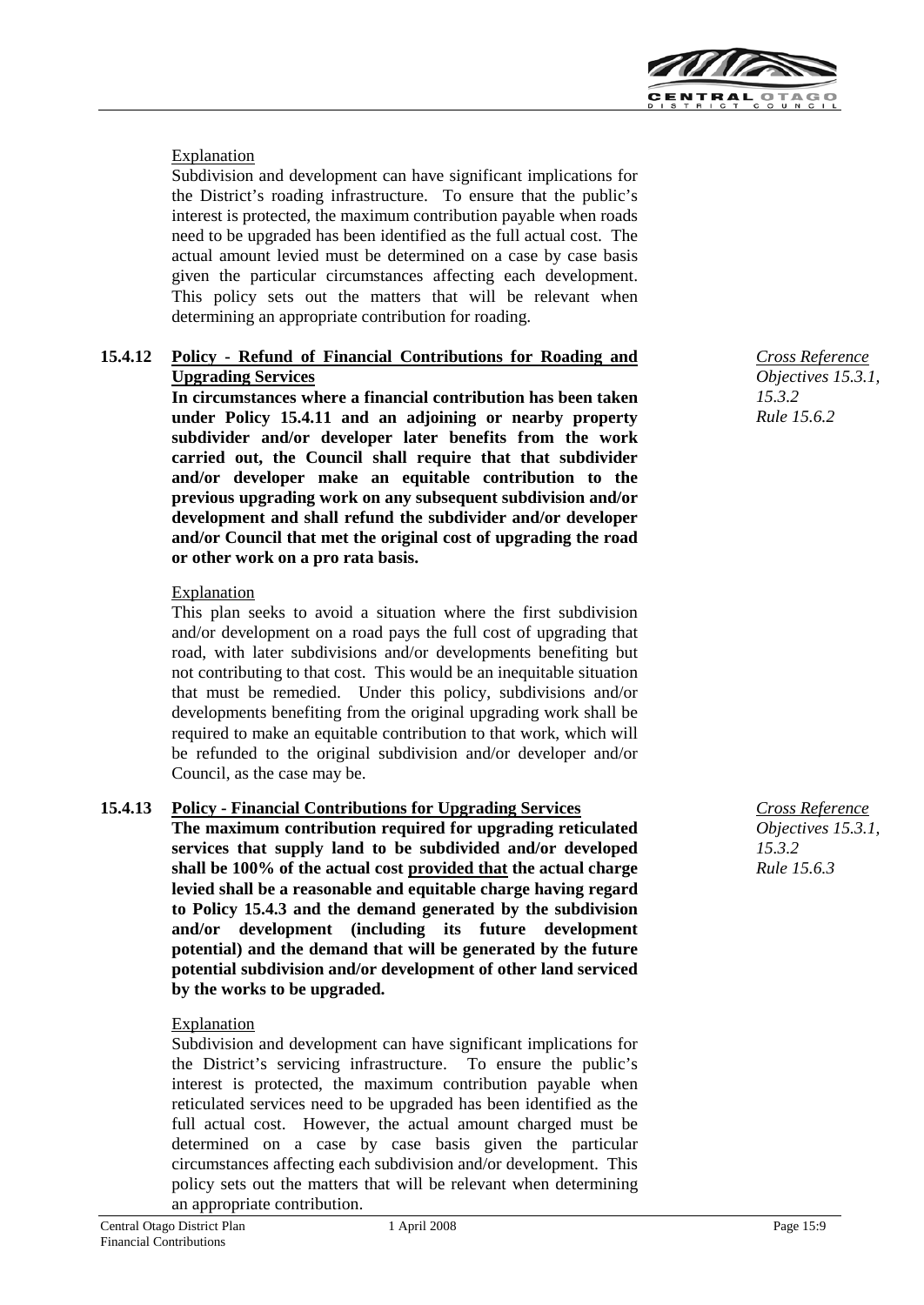

#### **15.4.14 Policy - Timing of Payment**

**To require that financial contributions generally be made at the earliest possible stage of the subdivision and/or development process provided that in circumstances where:**

- **(a) The adverse environmental effect created by the subdivision and/or development will not be immediate but at some determinable point in the future, or**
- **(b) The full extent of the adverse environmental effect may not be known at the time the consent is granted,**

**the Council may utilise techniques such as covenants, bonds, consent notices or the review of conditions to ensure effects generated at a later date are avoided, remedied, mitigated, or compensated for.**

#### Explanation

The early payment of financial contributions enables necessary new facilities to be provided in advance of the demand for those services. There can be circumstances where the resultant effect of the activity will not occur until some time in the future. In some instances it would be unjust to require payment several years before the effect actually occurs. This policy highlights the mechanisms available to address this situation.

#### **15.4.15 Policy – Network Utilities, Community Facilities and Emergency Service Activities**

**To recognise and take into account that many network utilities, community facilities and emergency service activities enable people and communities to provide for their social, economic and cultural wellbeing and for their health and safety, when assessing the need for financial contributions in relation to subdivision and/or development to provide for such activities.**

#### Explanation

Utilities generally do not generate a demand for services (particularly reserves) because most are unstaffed. Expansion of network utility services is undertaken in response to consumer demand and generally promotes the social and economic wellbeing of the community. Community facilities are also developed in response to a community demand for services and therefore do not generate that demand themselves. Emergency service activities enable the community to provide for their health and safety and this is a relevant factor in assessing the impact of subdivision and/or development for such activities.

*Cross Reference Objective 15.3.1 Method 15.5.1*

*Cross Reference Objective 15.3.1*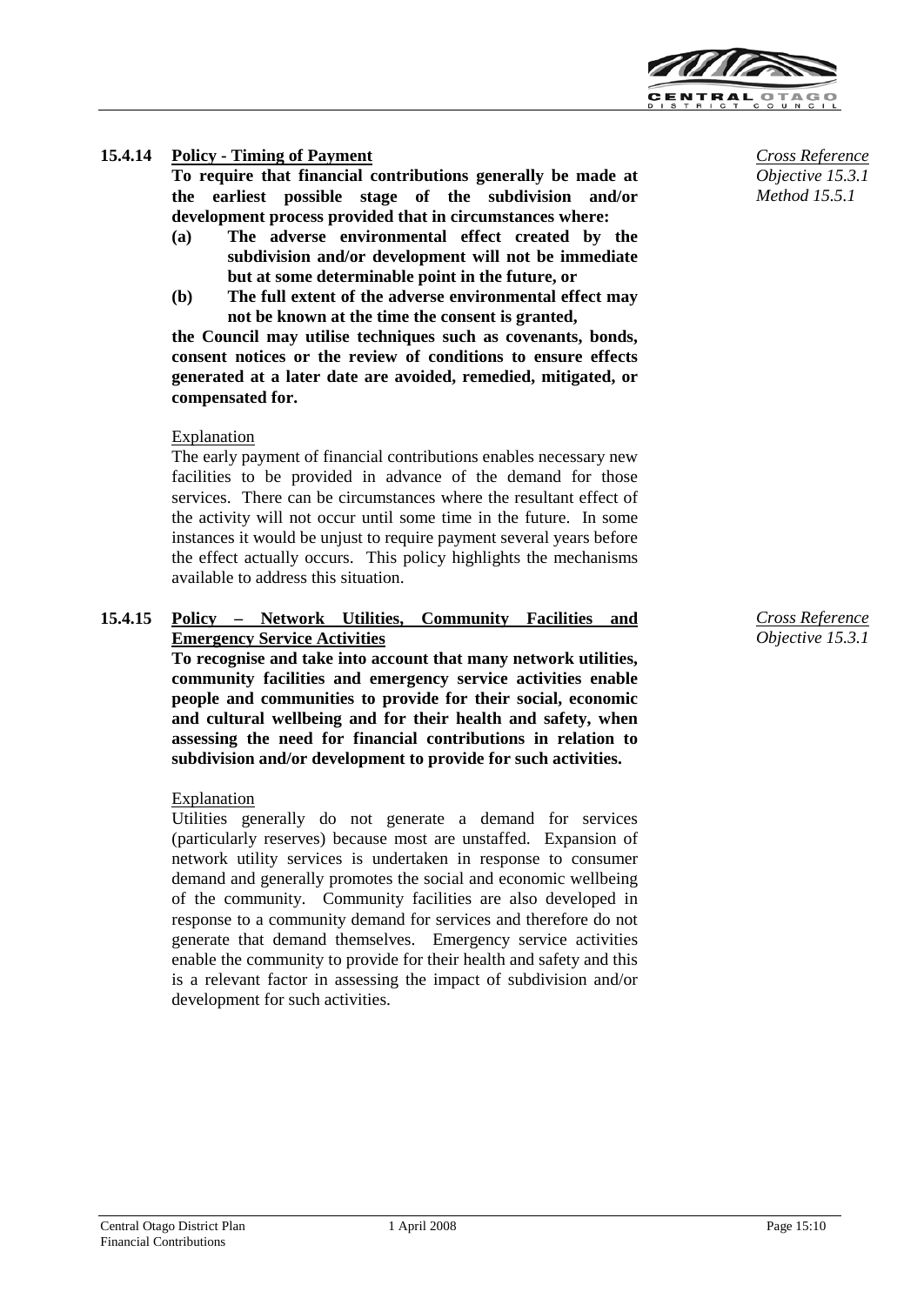

## **15.5 FINANCIAL CONTRIBUTION PROCESS**

## **15.5.1 General - Timing of Payment**

(a) Financial contributions of money shall generally be paid as follows:

- (i) In the case of a resource consent for land use prior to the commencement of the use.
- (ii) In the case of a resource consent for subdivision prior to the issue of a certificate under section 224 of the Act.

provided that in circumstances where the adverse effect (or a significant portion of that effect) created by the subdivision and/or development will not occur until some time in the future then Council may defer the financial contribution through the use of covenants, bonds, consent notices or the review of conditions as appropriate.

> (iii) In the case of financial contributions of money on permitted activities, prior to the issue of the building consent or commencement of the activity.

(b) Financial contributions of land shall vest in Council immediately upon the land being able to legally vest.

## **15.5.2 Credits and Refunds**

- (a) Where:
	- (i) A resource consent which includes a condition requiring a financial contribution lapses or is cancelled or surrendered in accordance with the provisions of the Act; or
	- (ii) The activity or relevant part of the activity in respect of which the resource consent was granted does not proceed

Council shall pay or return to the person entitled in accordance with  $15.5.3(a)(v)$  below the financial contribution less a value equivalent to the costs incurred by the Council in relation to the activity and its discontinuance provided that Council shall not repay or credit the value of any work or services actually provided as the result of a financial contribution of money before the resource consent lapses, or is cancelled or surrendered, or does not proceed.

- (b) With respect to assessing financial contributions for reserves the following credits shall apply:
	- (i) In the case of residential subdivision and/or development, a credit will be given for any financial contribution paid at the time of a previous subdivision and/or land use consent.
	- (ii) In the case of subdivision, credit will be given for the number of allotments that existed prior to the subdivision, including the number of allotments that could have accommodated dwellings in the context of residential subdivision.

*Cross Reference Policy 15.4.14*

*Cross Reference Policy 15.4.3*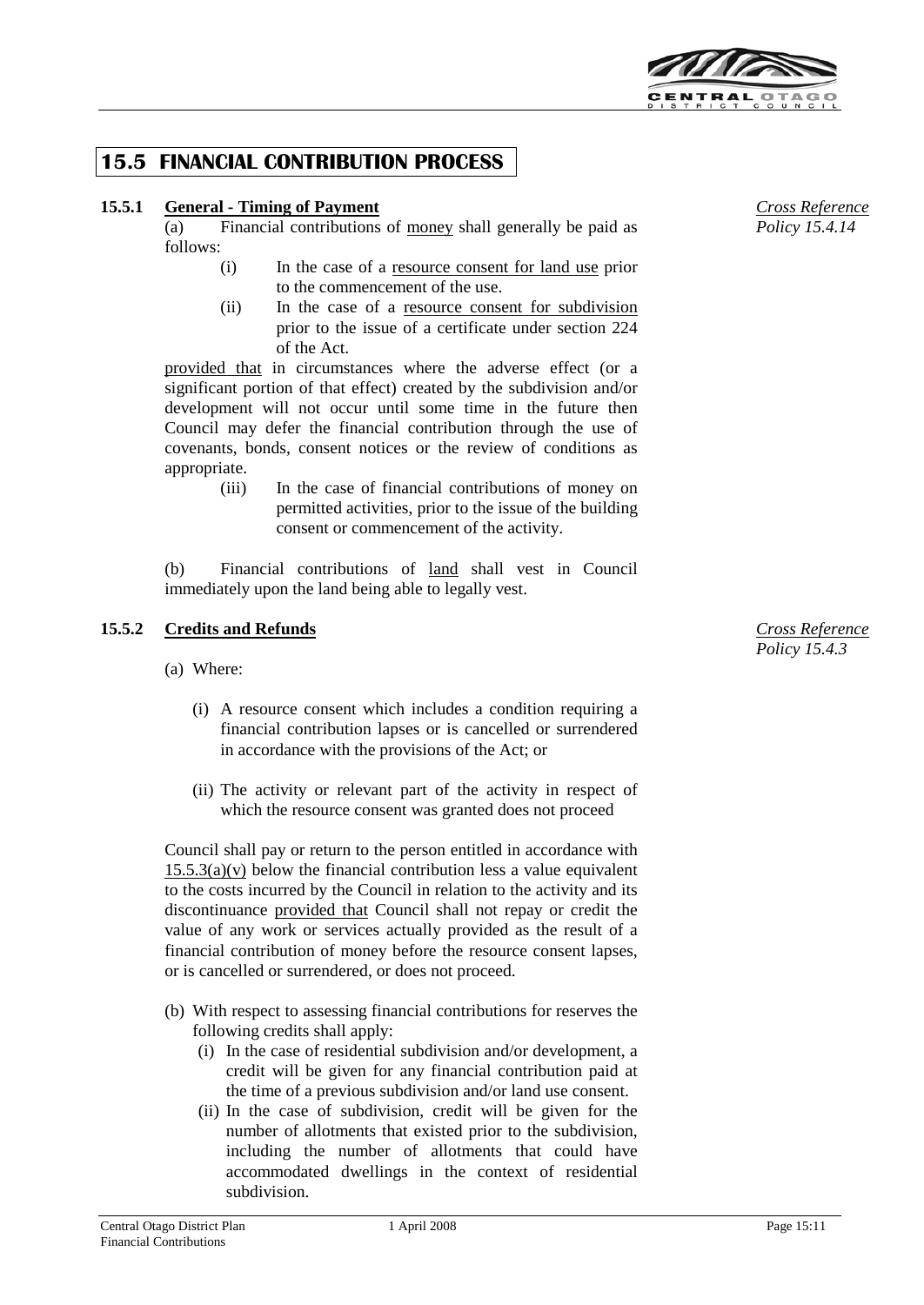

- (iii)Credit will be given when facilities for general public use are provided as part of the subdivision and/or development.
- (c) When as a condition of a resource consent a financial contribution was made in respect to the provision of two or more household units on one allotment without subdivision and the allotment is subsequently subdivided to create separate allotments to accommodate those household units no further financial contribution shall be required.
- (d) Where a financial contribution is made for the provision of a particular work or service and the Council subsequently resolves not to proceed with that work or to provide that service or where the work does not proceed within a time period of 10 years from the date that the contribution is paid or such shorter or longer time period as stated in the resource consent, the financial contribution shall be refunded to that person entitled in accordance with  $15.5.3(a)(v)$  below plus the value of any interest accrued on the financial contribution whilst in the possession of the Council less the costs incurred by the Council in relation to design or other costs incurred in planning for the provision of that particular work or service.

## **15.5.3 General Administration**

- (a) Council shall keep a register of all financial contributions made which shall contain the following information:
	- (i) A description of the activity on which the contribution was imposed.
	- (ii) The amount of the financial contribution.
	- (iii) The name of the person making the contribution, the description of the property concerned and the date on which the contribution was made.
	- (iv) The purpose for which the financial contribution was imposed and made.
	- (v) The name of the person entitled to any refund or credit.
- (b) Financial contributions received in the form of money shall be used in reasonable accordance with the purpose for which it was received.
- (c) All financial contributions are calculated and stated exclusive of GST.
- (d) The subdivider and/or developer shall be responsible for meeting the costs of assessing the value of development, works and/or land as required to calculate the value of a financial contribution.
- (e) All monetary contributions stated in this Plan shall be indexed in accordance with the Works Construction Cost Index as at 30 June 1998.

*Cross Reference Policies 15.4.3, 15.4.8, 15.4.12*

*Note: see Rule 15.6.7*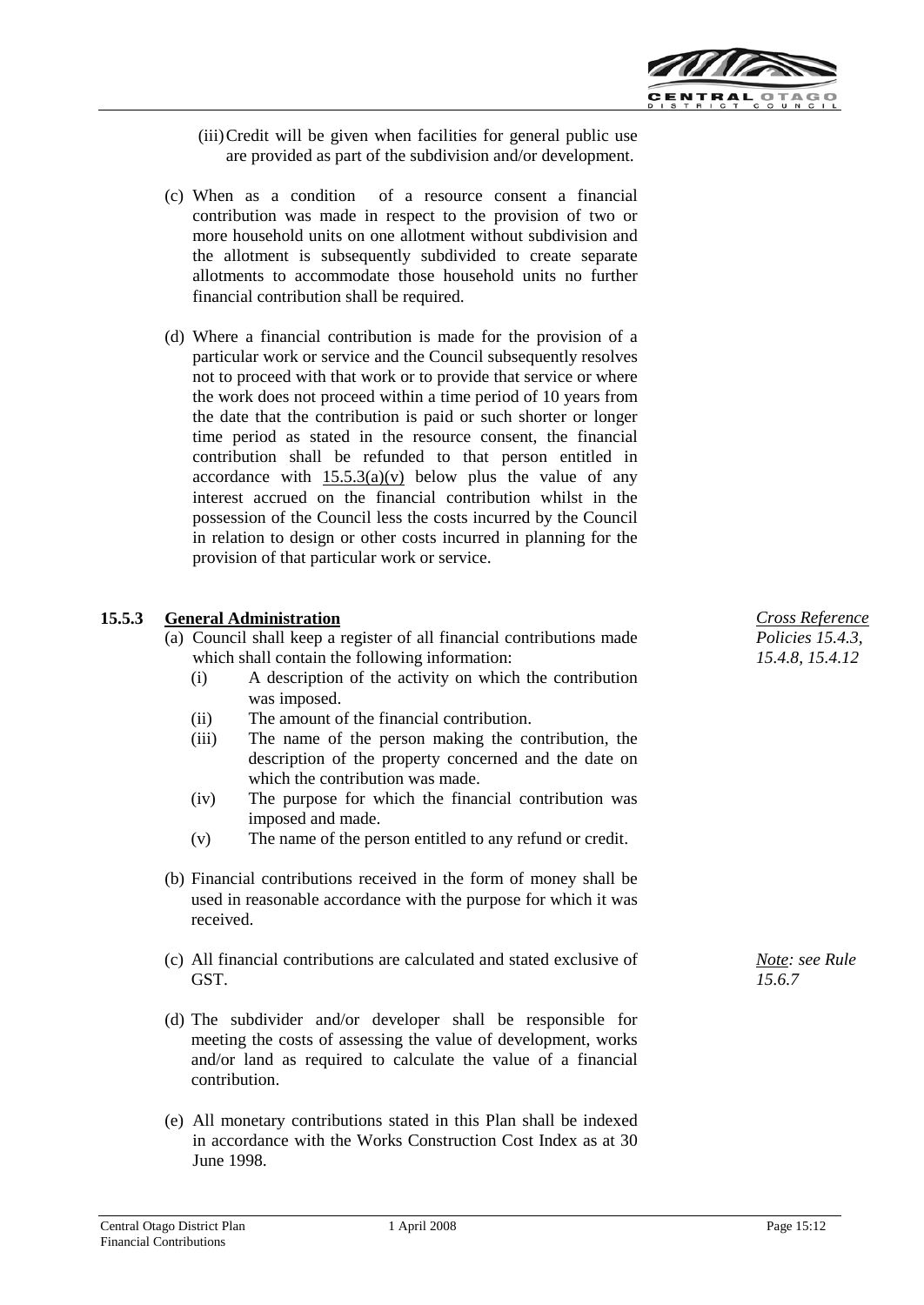

## **15.6 RULES: CIRCUMSTANCES AND LEVEL OF FINANCIAL CONTRIBUTIONS**

Note: In considering a resource consent application under rules in this Plan, in the absence of specific policy in this Plan the Council may have regard to other policies related to assessment matters, including relevant policies in the Regional Policy Statement for Otago, and regional plans.

## **15.6.1 PROVISION FOR OPEN SPACE, RECREATION AND RESERVE NEEDS**

## **(1) Circumstance - Subdivision Consent**

A financial contribution of money (except as determined in accordance with Policy 15.4.5) towards the provision and/or enhancement of open space, recreation and reserve needs of the District may be levied on subdivision resource consents in the Residential, Rural, Business, Industrial and Rural Settlement Resource Areas (excluding boundary adjustments or subdivision resulting in an amalgamation of titles) and a financial contribution in terms of this rule shall be made with respect to allotments intended to accommodate a residential activity.

#### **(a) Level of Monetary Contribution:**

- (i) Subdivision in Residential, Business and Industrial Resource Areas - \$1000.00 per allotment
- (ii) Subdivision in Rural Settlement and Rural Resource Areas - \$500.00 per allotment
- (iii) Notwithstanding (i) and (ii) above, where an allotment has an assessed value of \$5,000 or less, the contribution shall equate to 10% of the value of the allotment

#### **(b) Level of contribution in the form of land:**

- (i) Esplanade reserve/esplanade strip/access strip see Rule 16.7.13 p16:17.
- (ii) Reserve for recreation purposes in Residential and Rural Settlement Resource Areas - 100m2 per allotment provided that in no case where land is to vest for reserve purposes shall the area be insufficient in area for the intended use and the land shall be acceptable to Council for vesting for reserve purposes.
- (iii) Reserve for open space/recreation purposes in the Business and Industrial Resource Areas - 10% of the land area of each allotment.
- (iv) Reserves for Other Purposes (eg amenity or heritage purposes) – the area of land that contains the particular resource to be conserved shall include a buffer zone to protect its values where this is necessary.

*Cross Reference Policies 15.4.2, 15.4.5 to 15.4.7, 15.4.10*

*Cross Reference The dollar sums quoted are subject to Rule 15.6.7*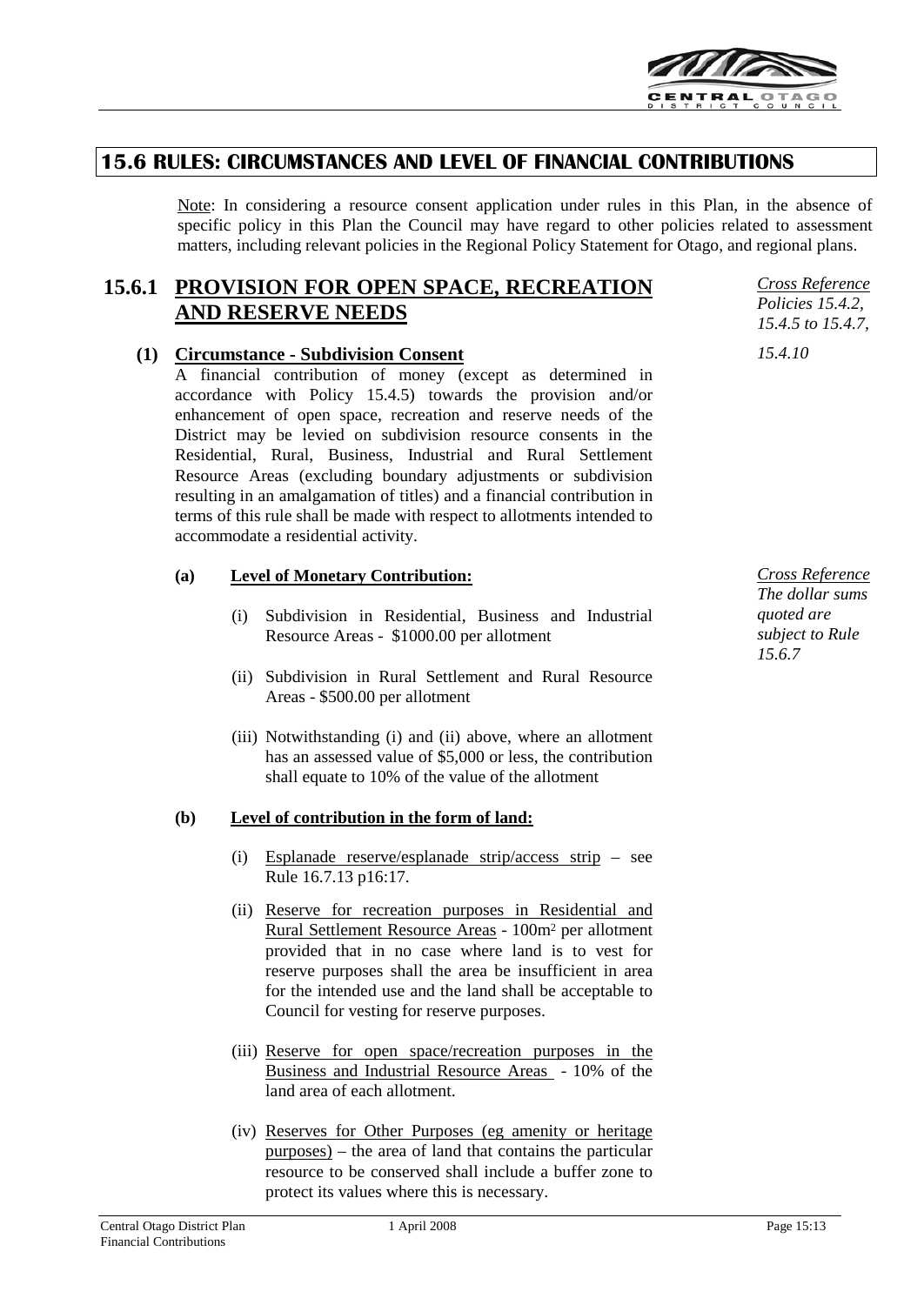

## **(2) Circumstance - Permitted Activities (Dwellings)**

A financial contribution of money towards the provision and enhancement of the open space and recreation resources of the District may be payable on permitted activities for the erection of new dwellings where no subdivision is required.

Note: contributions previously paid in the context of subdivision consent will be credited and no contribution shall be payable on the erection of the dwelling where a contribution has been paid for the allotment that is to be occupied by that dwelling or where the dwelling replaces an existing dwelling and the number of dwellings on site will not increase as a result of the development.

- **(a) Level of Contribution** in Residential, Business and Industrial Resource Areas - \$ 1000
- **(b) Level of Contribution** in Rural Settlement and Rural Resource Areas - \$ 500

## **(3) Circumstance - Land Use Consent**

A financial contribution towards the provision and/or enhancement of the open space recreation and reserve needs of the District may be levied on any land use consent for the purposes set out in Policy 15.4.2.

The level of contribution payable shall be determined having regard to  $(1)$  and  $(2)$  above.

## **15.6.2 PROVISION FOR ROADING**

## **(1) Circumstance - Construction of New Roads**

Where the construction of a road or carriageway is required within a subdivision and/or development subject to land use consent, a financial contribution of up to 100% of the cost of all works involved in the form of money and/or land, may be required.

Council shall determine whether any carriageway not formed on any existing road reserve shall vest in Council as legal road OR shall be an access lot OR shall be subject to easements of right of way on a case by case basis having regard to the effect on the public interest.

#### **(2) Circumstance - Upgrading of Roads Servicing New Subdivision/Development and Other Areas of Land**

Where any subdivision and/or development subject to land use consent generates the need to upgrade a road serving and/or fronting the subdivision and/or development, a financial contribution may be levied for that purpose.

The level of contribution shall be up to 100% of the cost of that upgrading in the form of money and/or land. The actual contribution charged will be assessed in accordance with Policies 15.4.3 and 15.4.11.

**15.6.1** *(cont'd)*

*Cross Reference The dollar sums quoted are subject to Rule 15.6.7*

*Cross Reference Policies 15.4.2, 15.4.11, 15.4.12*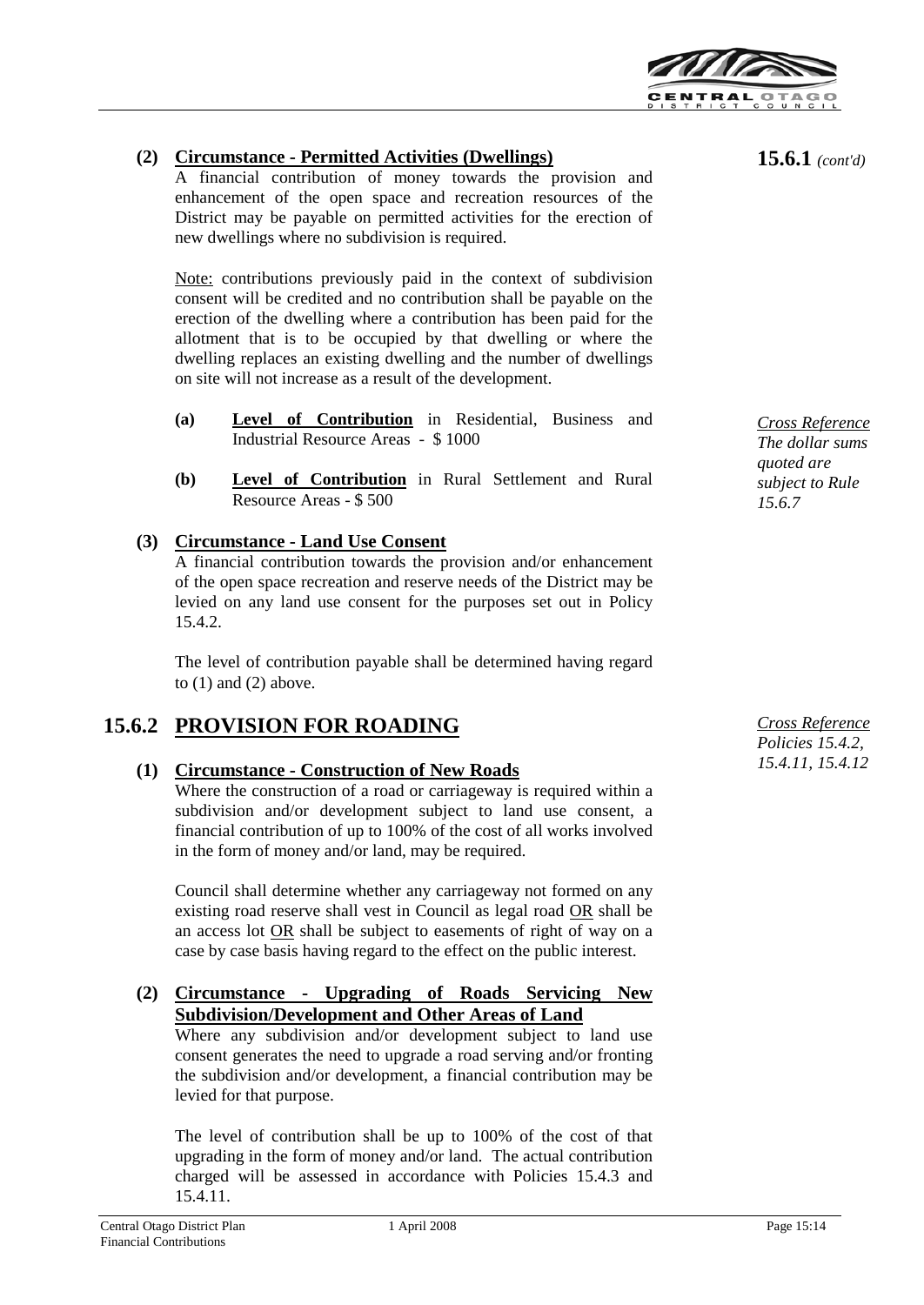

## **(3) Circumstance - Benefit of Previous Works**

Where any subdivision and/or development subject to land use consent occurs on a road that has been upgraded as a result of an earlier subdivision and/or development, a financial contribution may be levied.

The maximum contribution shall be an equitable proportion of the original cost of all works plus indexation based on the Works Construction Cost Index to meet inflationary costs over the intervening period.

This rule shall not have effect on a subdivision and/or development that occurs ten years or more after the original road upgrading work took place.

Any contribution made under this rule shall be refunded to the original subdivider and/or developer or Council pro rata to their relative contributions to the original upgrading work.

#### **15.6.3 OF INFRASTRUCTURE AND SERVICES**

## **(1) Circumstance - Physical Connection to Existing Services and Provision of Services within new Subdivisions/Developments**

The physical connection to public infrastructure and services and the provision of all new infrastructure and services within any subdivision and/or development subject to land use consent in serviced areas, shall be at the full cost of the subdivider and/or developer in the form of money.

This includes (but is not limited to) connection to, and the provision of, foul sewer, stormwater, water, electricity, and telecommunication reticulation; and provision of street lighting, footpaths, kerb crossings and vehicle entrances and fire hydrants and all incidental works.

**(2)**

## **Circumstance - Existing Services**

A financial contribution in the form of money may be levied on a subdivision and/or development subject to land use consent for the purpose of reimbursing Council or contributing to the capital cost actually incurred by Council in the 10 years before the lodging of the application for resource consent of providing any service to and/or within the land in the subdivision or the site of the development.

The level of contribution shall be up to the actual cost incurred by Council in providing the service to and/or within the land in the subdivision or the site of the development.

**(3)**

## **Circumstance – Headworks and Trunk Services, Upgrading Required**

A financial contribution may be levied on a subdivision and/or development subject to land use consent which cannot be accommodated by the existing services (if developed to their ultimate capacity) for the purposes of upgrading or extension of bulk services or infrastructure.

**15.6.2** *(cont'd)*

*Cross Reference Policies 15.4.2, 15.4.13*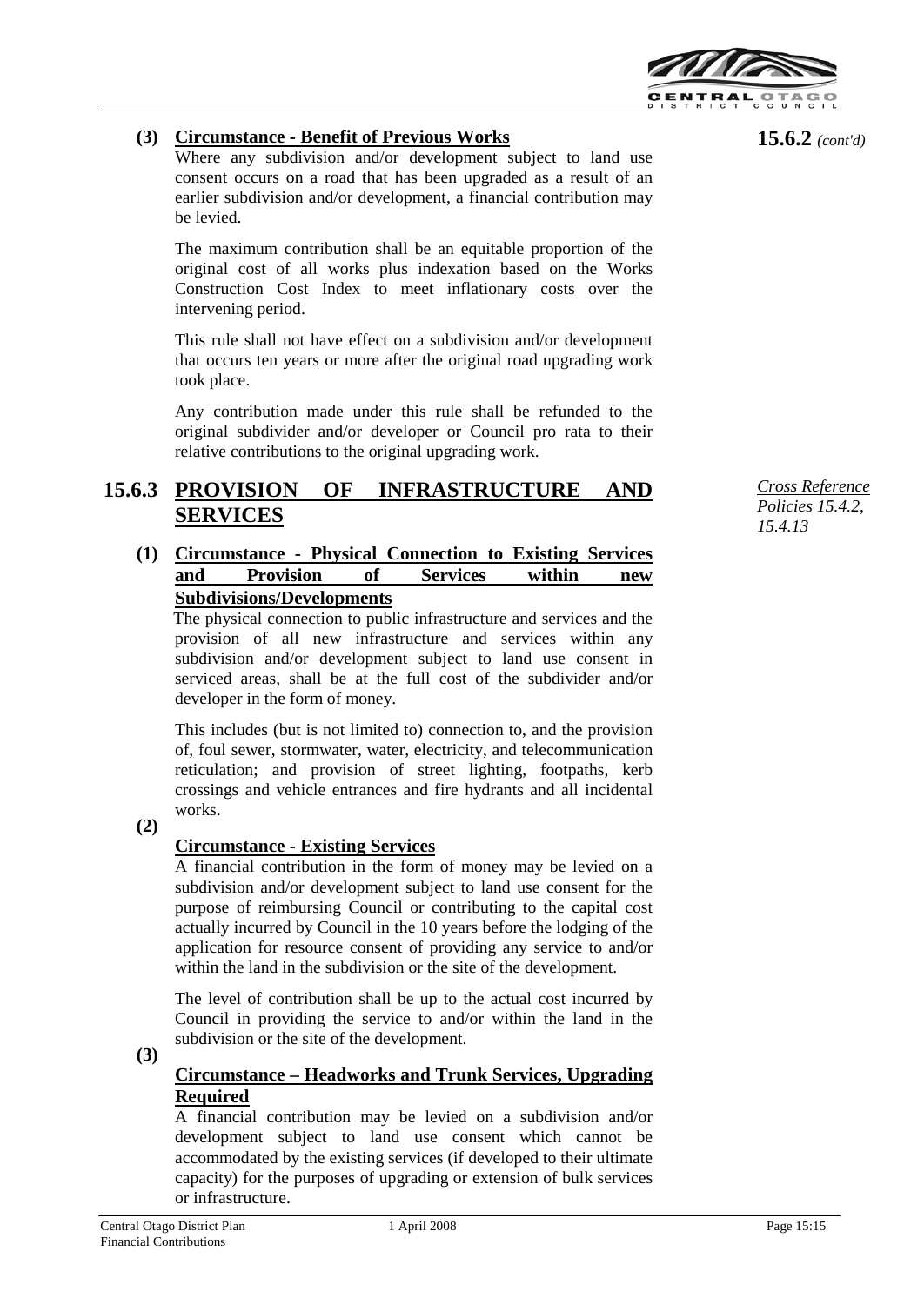

The level of contribution shall be the estimated cost of upgrading or extending services in the form of money and/or land. The contribution shall equate to the proportion of the cost of upgrading that relates to the demand imposed by the subdivision or development.

## **(4) Circumstance - Connections to Sewage Schemes from Outside Serviced Area**

A financial contribution may be levied on a subdivision and/or development subject to land use consent which is located outside a serviced area where the activity is required or seeks to connect to a community sewage scheme. The level of contribution shall equate to the proportion of the cost of extending reticulation and the proportion of the cost of providing treatment works capacity that is proportional to the loading that will result from the subdivision and/or development.

## **(5) Circumstance - Connection to Water Scheme from Outside Serviced Area**

A financial contribution may be levied on a subdivision and/or development subject to a land use consent which is located outside a serviced area where the activity is required or seeks to connect to a community water scheme.

The level of contribution (per connection) in this circumstance shall equate to the proportion of the cost of extending reticulation and the cost of providing water treatment and reservoir capacity that is proportional to the loading that will result from the subdivision/development.

## **(6) Circumstance - Lowburn Sewer Extension**

A financial contribution of \$2000.00 (exclusive of goods and services tax) shall be payable for each allotment that is created by subdivision for residential purposes or that is intended to accommodate a dwelling or for each new dwelling erected on an allotment existing under a separate certificate of title on or before 12 March 1994 and which is in the area served by the extension to the Cromwell sewer system along State Highway 6 to Lowburn and the Pisa Moorings locality.

## **(7) Circumstance - Bannockburn Water Scheme Supply**

A financial contribution of \$2700.00 (exclusive of goods and services tax) shall be payable for each allotment that is created by subdivision for residential purposes or that is intended to accommodate a dwelling or for each new dwelling erected on an allotment existing under a separate certificate of title on 1 July 1998 and which is in the area served by the Bannockburn Water Scheme provided that the financial contribution in terms of this rule shall be \$5000.00 (exclusive of goods and services tax) for subdivision or the erection of a new dwelling on the Jocelyn Road extension to the Bannockburn Water Scheme.

**15.6.3(3)**  *(cont'd)*

*Cross Reference The dollar values quoted are subject to Rule 15.6.7*

*Cross Reference The dollar values quoted are subject to Rule 15.6.7*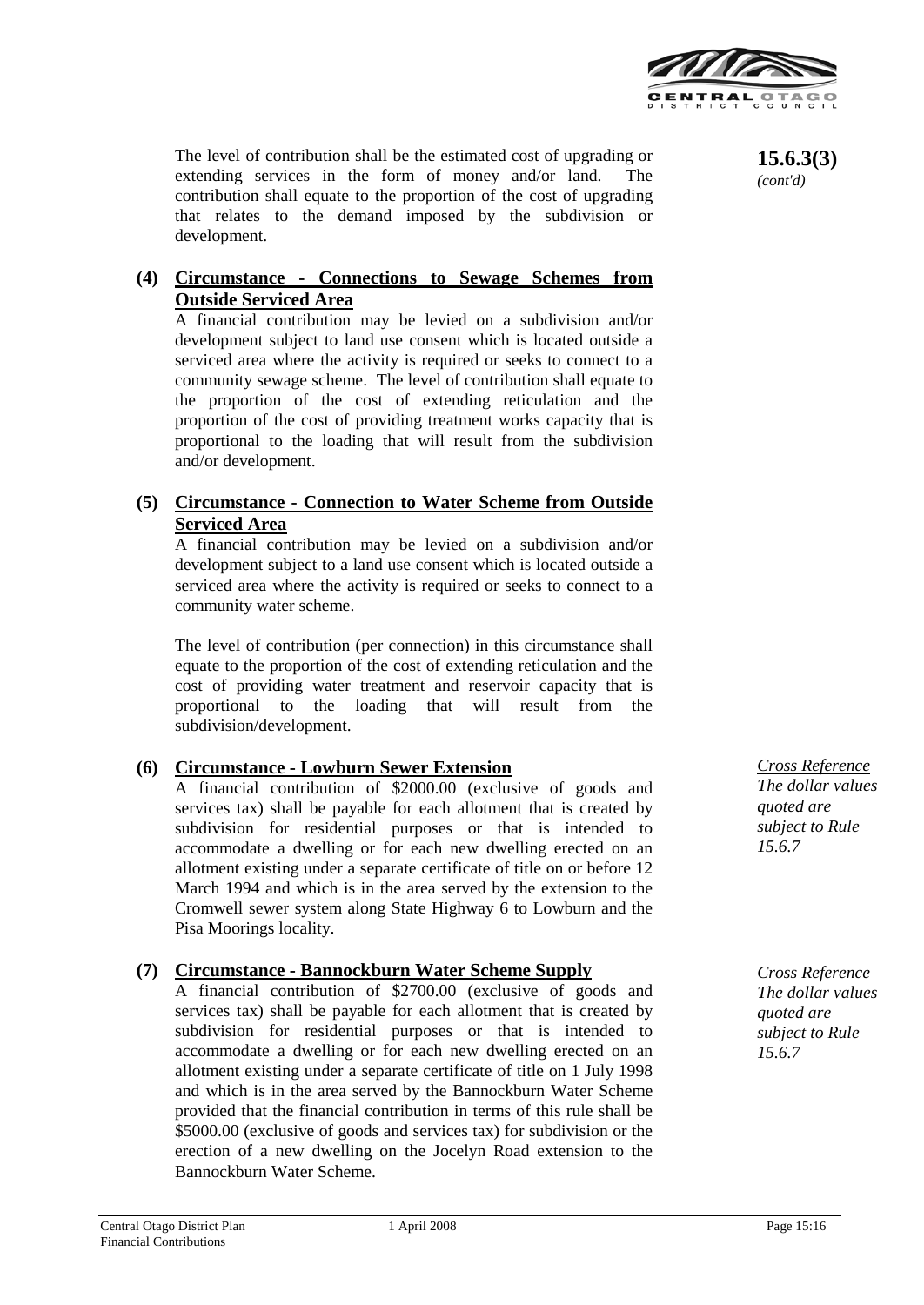

## **(8) Circumstance - Alexandra Reservoir Upgrading**

A financial contribution of \$1350.00 (exclusive of goods and services tax) shall be payable for each allotment that is created by subdivision for residential purposes or that is intended to accommodate a dwelling at Alexandra as a contribution to the cost of upgrading the Alexandra water supply system by constructing a new reservoir.

## **15.6.4 DEVELOPMENT IMPACT LEVY**

#### **(1) Circumstance - Resource Consent For Developments Exceeding \$5,000,000 in Value**

A development impact levy may be charged on any development requiring resource consent that exceeds a value of \$5,000,000 for the purpose of achieving the objectives and policies of this plan and/or the purpose and principles of the Resource Management Act and in particular, avoiding, remedying or mitigating adverse effects on:

- **(i)** Public facilities, infrastructure and services including roading and waste water systems.
- **(ii)** Amenity values, in particular visual amenity values.
- **(iii)** The impact on the community or any group within the community.

The level of contribution payable shall be determined in accordance with (3) Level of Contribution below.

#### **(2) Circumstance - Adverse Effects that cannot be adequately Avoided or Remedied**

A development impact levy may be charged on land use resource consents for the purposes stated in Rule 15.6.4(1) and specifically for the purposes of off-setting/compensating for the adverse effects of that development that cannot be adequately avoided or remedied through project design, financial contributions in terms of Rules 15.6.1, 15.6.2 and/or 15.6.3 or other means.

The level of contribution payable shall be determined in accordance with (3) Level of Contribution below.

## **(3) Level of Contribution under Circumstances (1) and (2) above.**

The level of contribution payable under Circumstances (1) and (2) above shall not exceed 0.5% of the value of the development and may take the form of money and/or land.

For the purpose of this rule the value of the development means the estimated costs of the development including the cost of all improvements and fixed plant and machinery forming part of the development as determined by valuation of the work as at the date of application but does not include the value of the land affected by the development or any remedial works.

**15.6.3** *(cont'd)*

*Cross Reference The dollar values quoted are subject to Rule 15.6.7*

*Cross Reference Policies 15.4.2, 15.4.4*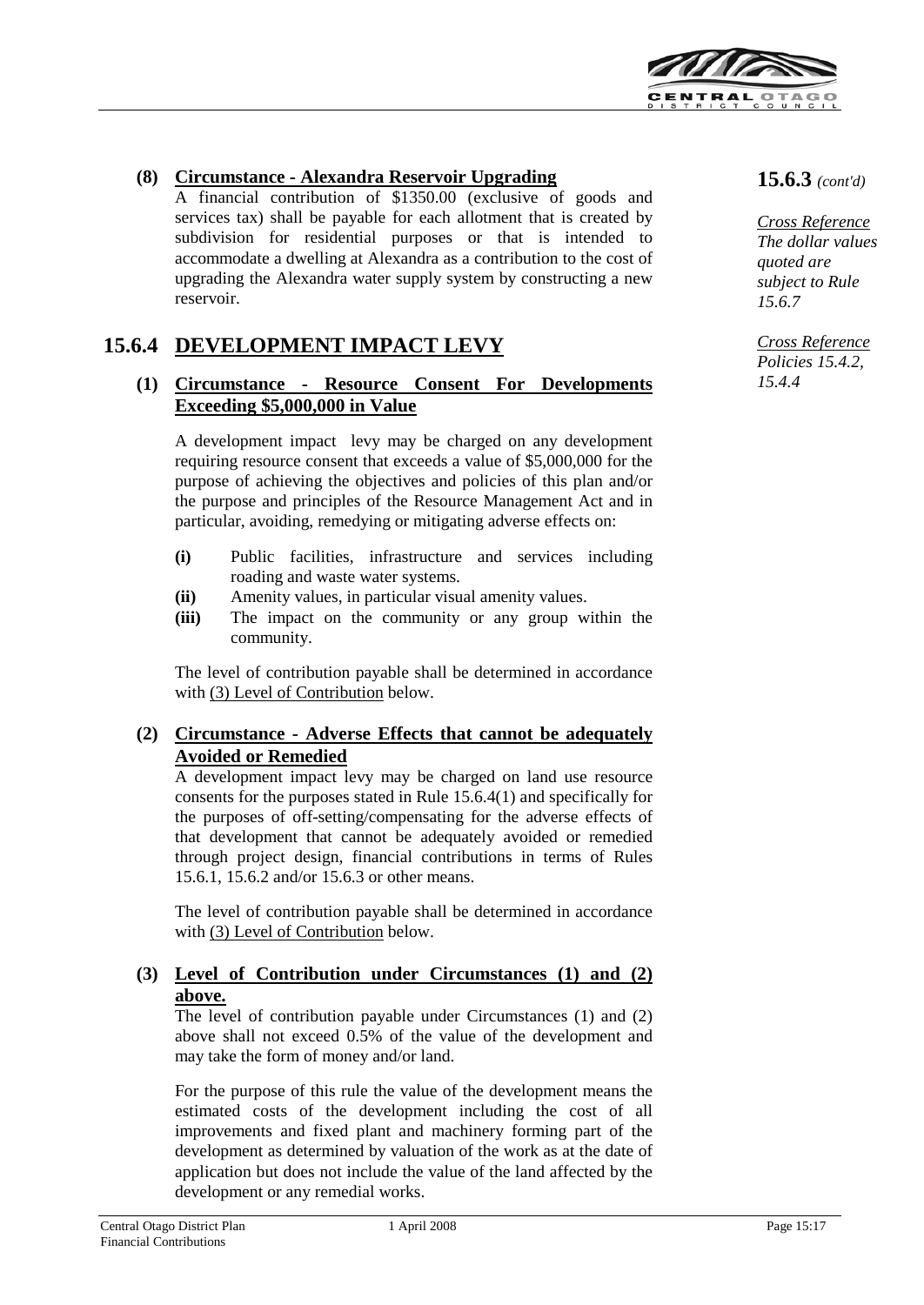

## **15.6.5 REPLACEMENT OR RELOCATION OF FACILITIES, UTILITIES AND INFRASTRUCTURE**

A financial contribution in the form of land and/or money, may be levied on any resource consent application for the purposes of replacing or relocating facilities, utilities, infrastructure and other community assets that would be disrupted by the proposed development.

The level of contribution shall be the full actual cost of carrying out any such work including the cost of providing for temporary facilities and works associated with the replacement or relocation of facilities, utilities, infrastructure and other community assets.

## **15.6.6 MAINTENANCE AND ENHANCEMENT OF GENERAL AMENITY VALUES**

## **(1) Circumstance - Requirement for Landscaping/Restoration**

A financial contribution may be levied in the form of land and/or money on any subdivision and/or development subject to land use consent for the purpose of land restoration, landscaping, screening and/or planting.

The level of contribution payable shall be the actual cost of providing the required level of landscaping/restoration.

## **(2) Circumstance - Requirement for Fencing**

A financial contribution may be levied in the form of money on any subdivision and/or development subject to land use consent for the purpose of fencing, including the fencing of any land to be vested as reserve or any existing reserve.

The level of contribution payable shall be the actual cost of providing the required level of fencing.

#### **(3) Circumstance - Mitigation of Noise**

A financial contribution may be levied in the form of money and/or land, for the purpose of mitigating the effects of noise.

The level of contribution payable shall be the full actual costs of achieving an adequate level of mitigation.

## **(4) Circumstance - Provision for Parking**

A financial contribution in the form of money and/or land may be levied on any subdivision and/or development subject to land use consent for the purpose of providing adequate off-road parking.

The level of contribution payable shall be determined in accordance with Rule 12.7.2 page 12:16. Any contribution in the form of money shall be calculated on the basis of the value of that part of the land comprising the site that is equivalent to the parking requirement plus the cost of physically constructing parking spaces.

*Cross Reference Policy 15.4.2*

*Cross Reference Policy 15.4.2*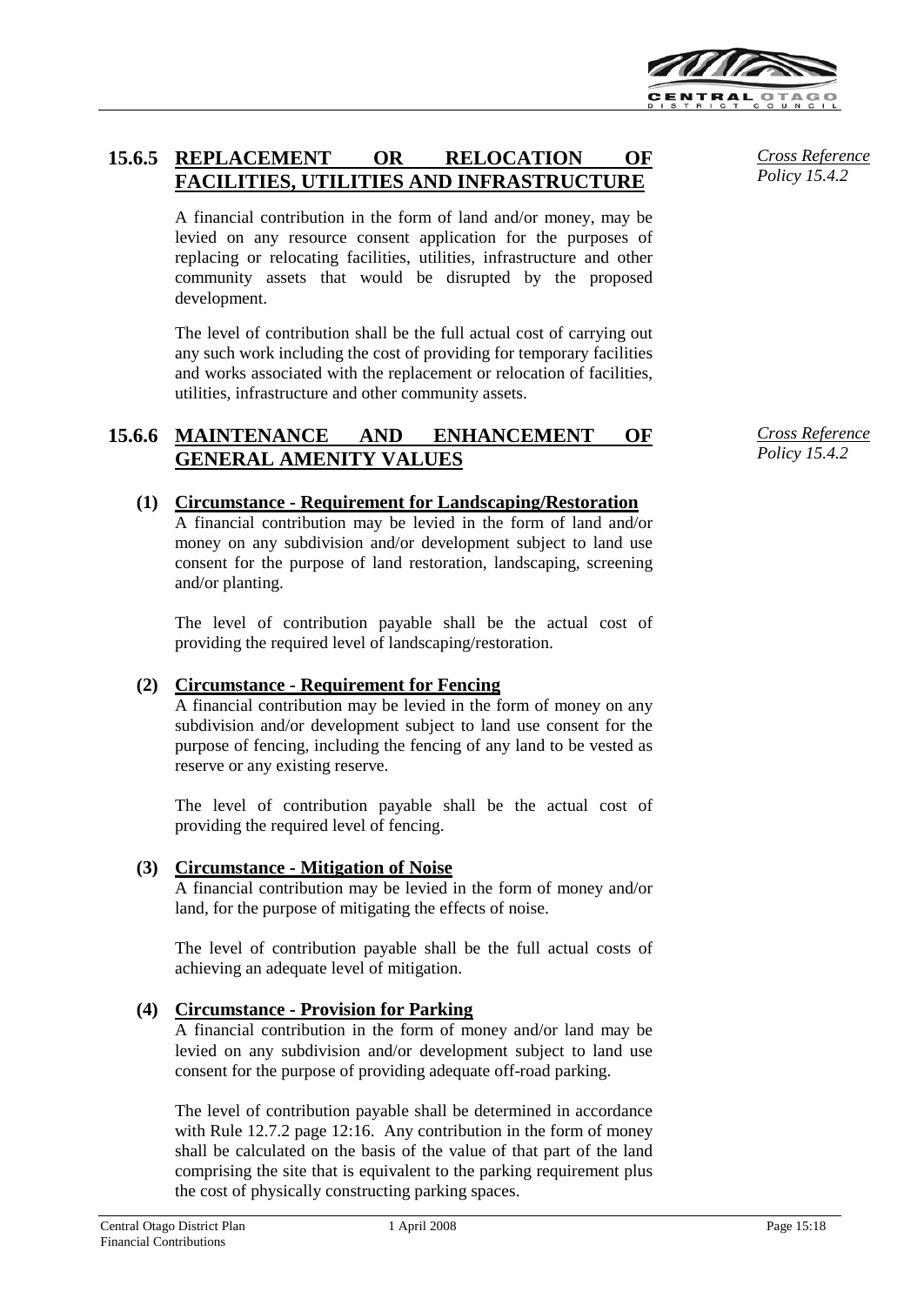

## **15.6.7 CALCULATION OF FINANCIAL CONTRIBUTION**

- **(a)** All contributions are calculated exclusive of GST.
- **(b)** The subdivider/developer shall be responsible for meeting the costs of assessing the value of development, works and/or land as required to calculate the value of a financial contribution.
- **(c)** All monetary contributions stated in this Plan shall be indexed in accordance with the Works Construction Cost Index as at 30 June 1998.

## **15.6.8 EXEMPTIONS** *Cross Reference*

Financial contributions in terms of Rule 15.6.1 will not be required for network utilities, community facilities and emergency service activities.

*Policy 15.4.15*